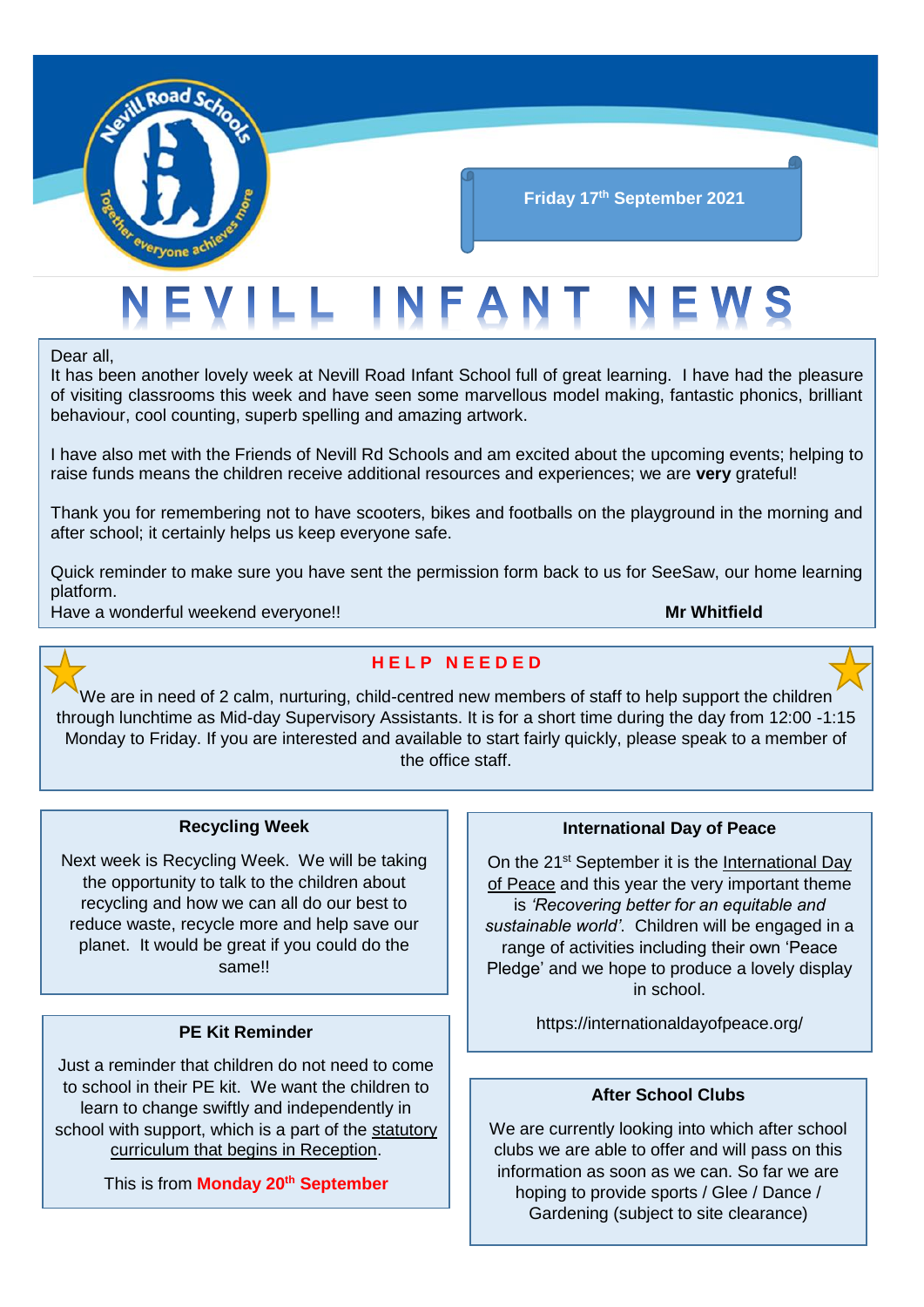

#### **READING MORNING**

Every Friday morning we would like to invite you in to the classrooms to read / share a book with your child. We know it can often be a struggle to fit everything in to the precious time you have at home so this is a good way to have some quality reading time. Doors will open at 8:30 and you can enter the classroom to share a story with your child. Please note, this is not a time to talk with teachers, the children will remain your responsibility until the bell goes and children must not be left on their own.

**Starts 8:30 Friday 24th September 2021**

## **C A K E**

**On 24th September we will be having a non-uniform day in aid of Macmillan Cancer.** 

**We will be selling cakes at the end of the day on the playgrounds (weather permitting). You can make cake donations by 23rd September – please remember no nuts / nut products (look out for ground almonds!)**

**Please support this very important cause which is special to so many of us.**